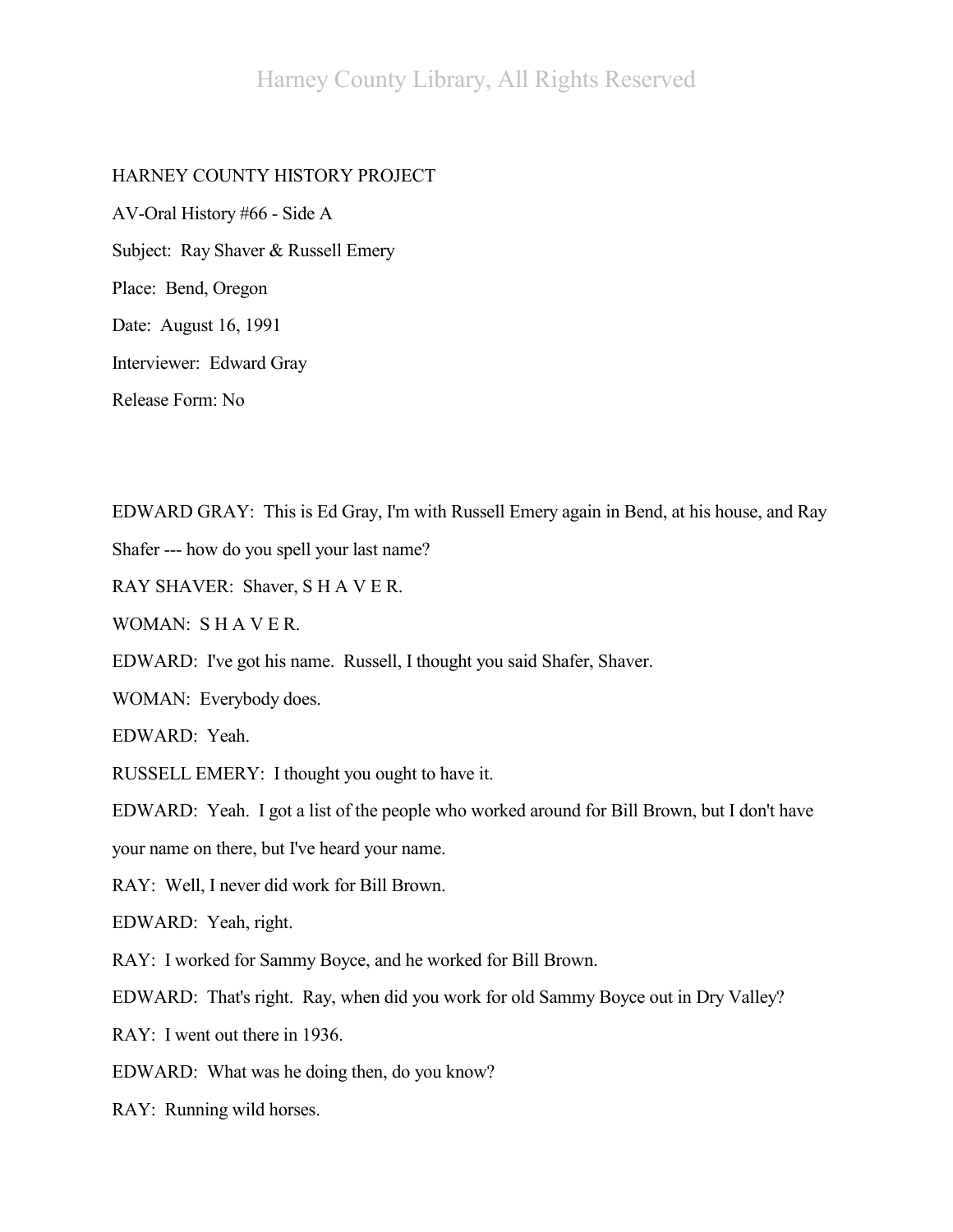EDWARD: And that corral is still there?

RUSSELL: Yeah.

RAY: Yeah, was that corral still at Dry Valley?

EDWARD: Yeah, yeah.

RUSSELL: Oh, is it there yet?

RAY: Well, not the old original one, I don't believe.

EDWARD: Oh, okay.

RAY: There is a corral there, but it's not --- the corral that was there when we went down there was what we called the ---

RUSSELL: Stockade.

RAY: Stockade corral, you know, the posts stood up and down. The one that is there now it's not a stockade corral.

EDWARD: This one that I saw is east of his house.

RAY: Yeah, that's right. And that's the corral that they built after ---

EDWARD: Oh, that's later, okay. Before we get too far, did Sammy Boyce --- you know Bill

Brown owned some property down in that country, believe it or not, he had some.

RAY: Down around Dry Valley?

EDWARD: Yeah, just west of it, and south, Juniper something.

RAY: Little Juniper, Big Juniper?

EDWARD: Big Juniper.

RAY: Well Little Juniper is the closest to Dry Valley.

RUSSELL: Yeah, it's right there ---

RAY: Right there at the edge of Dry Valley.

EDWARD: Okay, well then it must have been there.

RUSSELL: And then the Horsehead, and that other mountain ---

RAY: Yeah, Horsehead. Big Juniper, and Little Juniper, and Horsehead, a mountain there they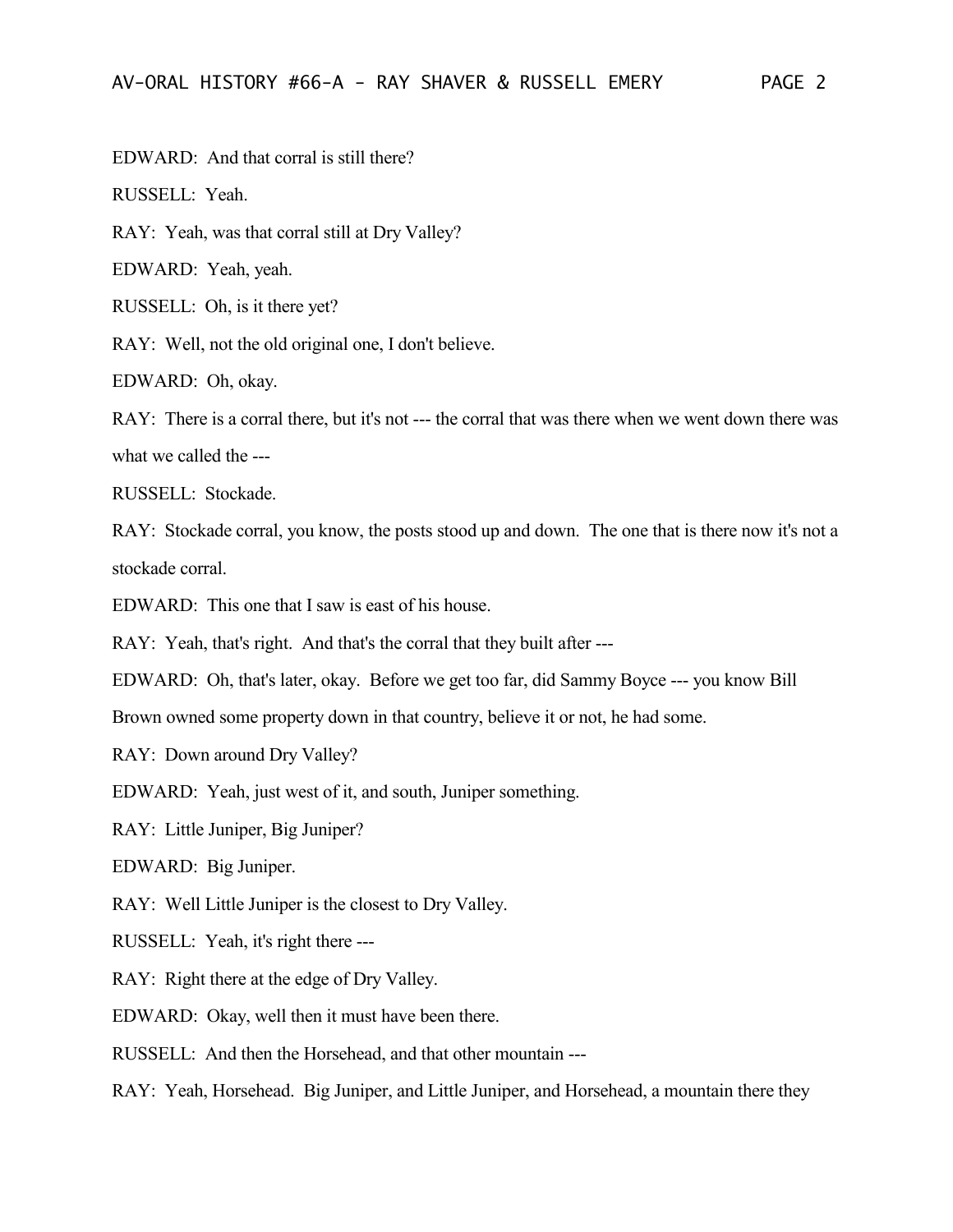called Horsehead.

EDWARD: Did --- I have the interview that Richard Cowan did with Grant Barney and Sammy Boyce in 1979, about Bill Brown. But did Sammy ever mention to you of Bill Brown running horses, wild horses in Dry Valley? No? Did he ever mention to you of hiding ...?

---

RAY: His still?

EDWARD: No, no, I know he had a still.

RAY: Well, he hid it too.

EDWARD: Yeah. Did he ever mention hiding Leona Woodard Hutton, Link Hutton's wife,

second wife, in his attic?

RAY: I never remember nothing about that.

EDWARD: There is two houses there.

RAY: At Dry Valley?

EDWARD: Yeah.

RAY: Well now the last one, Russ and Mary, and Bea and I went over there, that's been four years ago?

RUSSELL: Three years ago ---

RAY: The one that Sammy had, the little old shed, well it wasn't as big as Russ's garage, that Sam and I lived in when we went down there. It was just a little old cabin with just single walls.

EDWARD: It's white.

RAY: Yeah.

EDWARD: Okay. That was his original camp.

RAY: That's what we lived in. But he did have a good house he built there, but they tore it down.

EDWARD: Oh, they tore it down.

RAY: That house is gone, but Hannah's house is still up there.

EDWARD: Now there is another little bunkhouse ---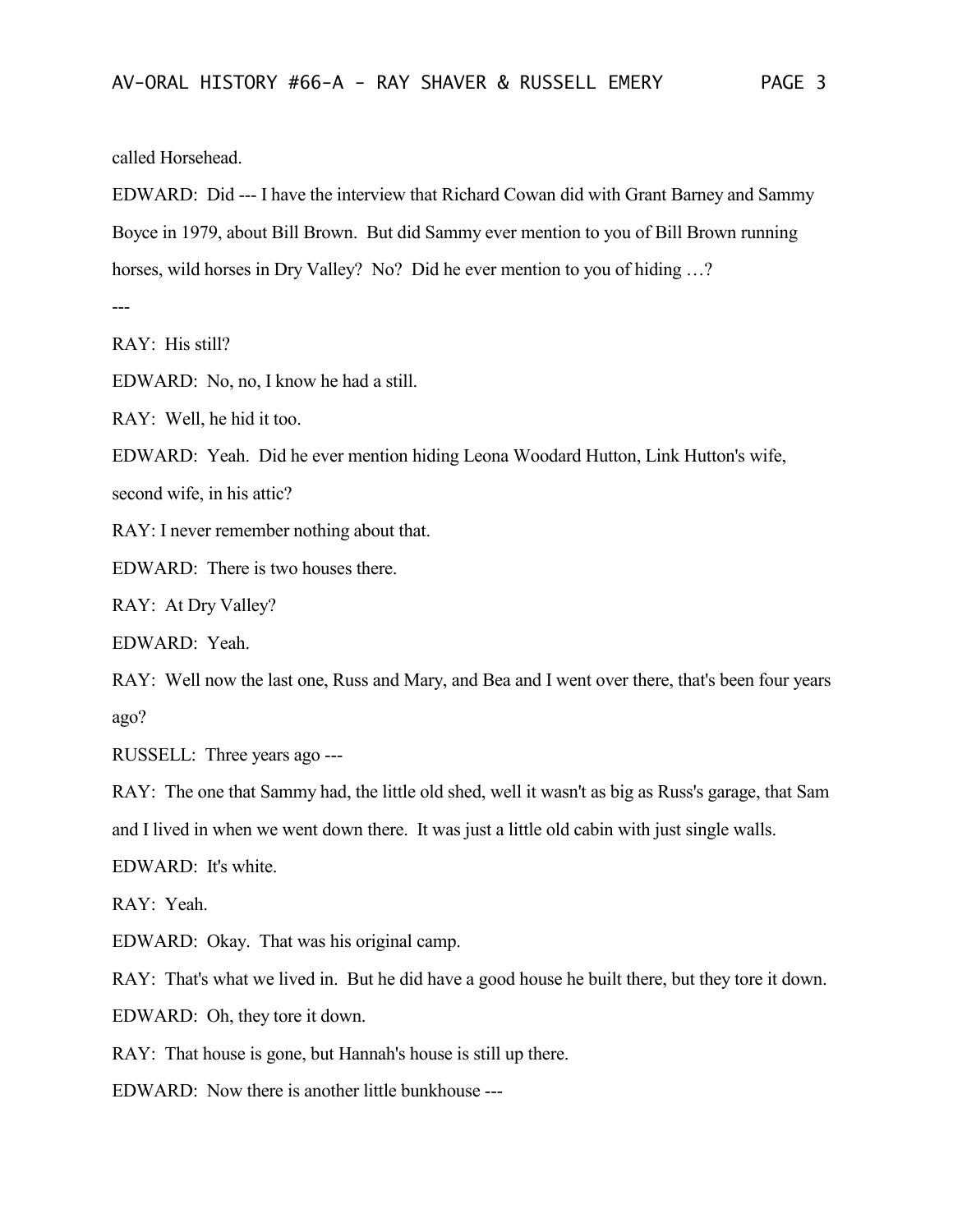RAY: That little bunkhouse is what we lived in.

EDWARD: But it's not painted white. I'll have to show you --- I'll show you a picture.

RAY: Oh, it was.

EDWARD: We'll figure this out.

RAY: Okay.

EDWARD: But Sammy Boyce's original big house is tore down, right?

RAY: Yeah. It was when we was out there.

EDWARD: Okay.

RAY: That's been three or four years ago.

RUSSELL: Two or three years.

EDWARD: What do you know about Ray Jackson?

RAY: Well, I knew old Ray pretty well, probably maybe not as good as Russ did, but I was around him for five, oh five or six years. But what I was going to tell you, the reason I think old Jackson killed himself --- well a lot, or Sammy Boyce says he didn't. He says that guy that worked for him shot him.

EDWARD: Henry Welcher.

RAY: That guy was --- worked there. I didn't remember his name.

EDWARD: That's why I asked you, Russell, maybe you remembered that name.

RUSSELL: I think that was his name.

EDWARD: Henry Welcher.

RUSSELL: I remember his first name was name ---

RAY: But Sammy loaned Jackson some money. He'd sold a bunch of horses, 140 head, we took them into Burns to put them on a train and they went to Arkansas. An Arkansas buyer bought

them. Jack St. Clair and I, and Sammy Boyce took them horses to Burns. Well, shortly after that I

was there at the Petersen, what they called the Petersen Place, up there on Egli Ridge.

EDWARD: I know exactly where it is.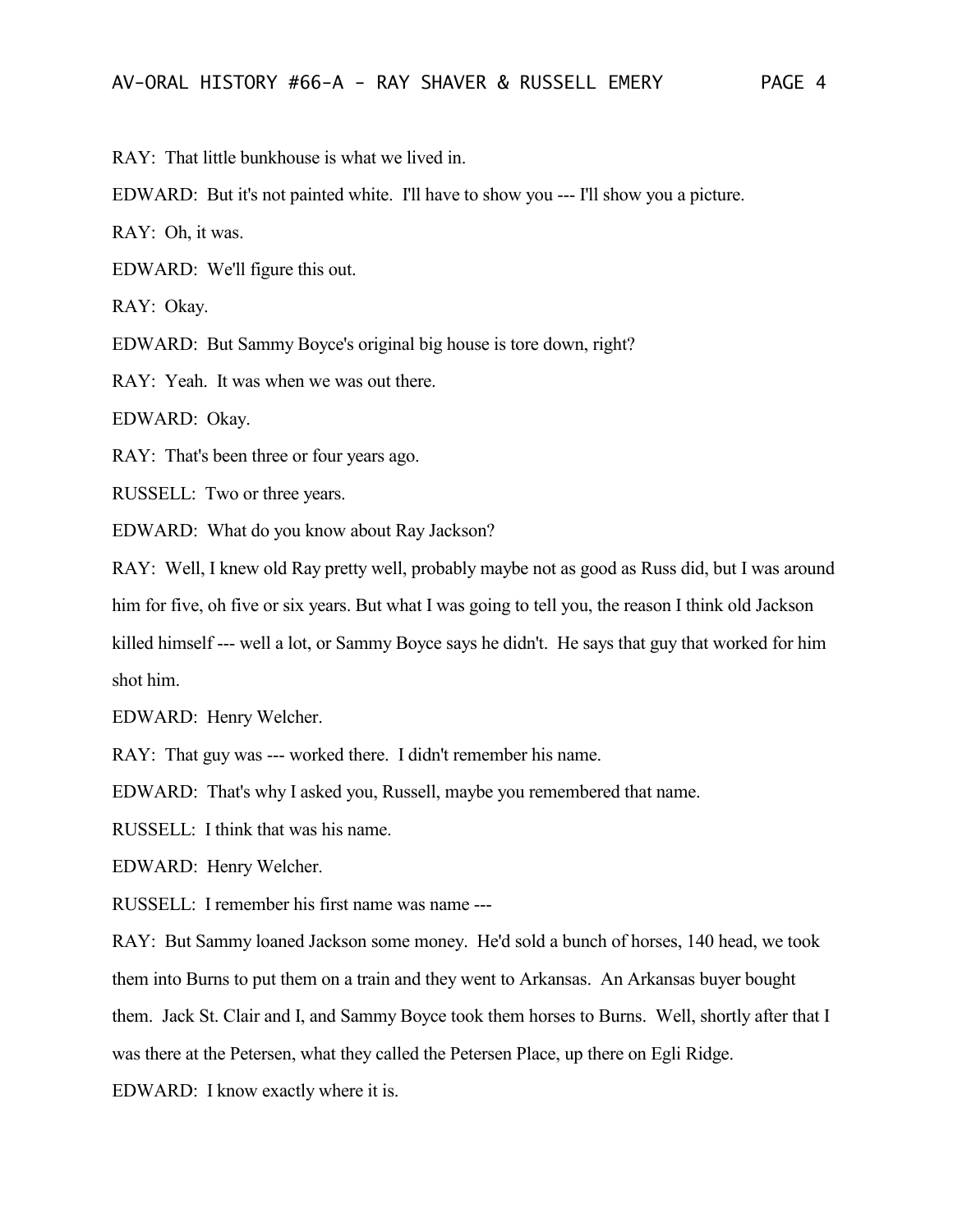RAY: Pumping water for the --- see he had horses that come in there to water at that well, gentle horses, you know.

EDWARD: Yeah.

RAY: And I don't know where Sam and Jack was at, but old Jackson rode in there one day. The only --- he didn't drive, he didn't have a car or nothing. When he went any place, unless somebody took him, he just rode this old horse. And he come in there, and he stayed all night with me. And then, well I think the next day Sam and Jack was due back, they did come back. Anyway he come down there to borrow money from Sam. And Sam loaned him some money. Well before, when him and I was there together, we was talking, but he mentioned the fact that he said he'd never go on welfare, he said, allege to cheat, and that's what makes me think ---

EDWARD: Allege to cheat?

RAY: Allege to cheat, yeah, in other words --- he said I'll never, I'm never going on welfare, he said, the allege to cheat, that's what he told me. So that's what makes me think that he shot himself. EDWARD: Do you know that his brother ---

RAY: No, I didn't even know he had one.

EDWARD: He had a brother named W. L. Jackson, was the editor of the Albany newspaper, probably had some money. Why --- Ray Jackson, you know why he moved out to Wagontire? RAY: Well now before he come, well I think Russ might know more about that than I do too. See he taught school at ---

RUSSELL: Silver Lake.

RAY: No, Paisley.

EDWARD: Paisley and Silver Lake.

RUSSELL: Paisley and Silver Lake.

RAY: And he told me how ornery them boys at Paisley was, well maybe Silver Lake too. He said he used to take a six-shooter and a baseball bat to school with him.

EDWARD: Put it on the desk.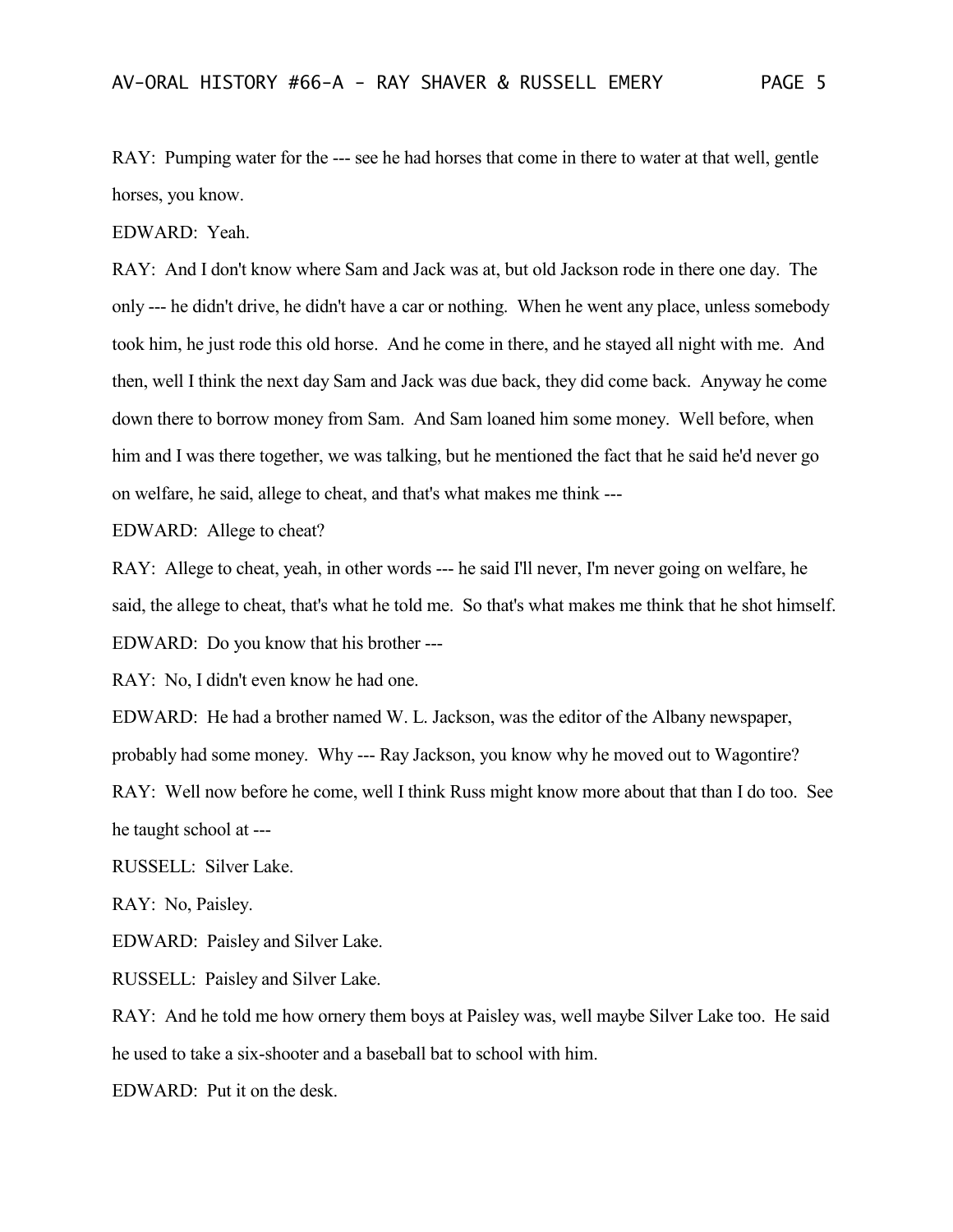RAY: Yeah. Well, anyway he told me about that. Well, I think the reason that he, I think him and Frank Dobkins --- see him and Frank Dobkins went out there together, I'm pretty sure, and bought property together out there, when they first went out there.

EDWARD: Jackson went out in 1917, by trial transcript. Dobkins went out and bought from Emery --- Emery, from Everett.

RUSSELL: From who?

EDWARD: He bought from Everett Emery. He bought the old Hutton place in 1926.

RAY: Oh, some relation of yours owned that?

RUSSELL: Brother.

RAY: Brother?

EDWARD: Brother?

RAY: Well I didn't know that. I thought he just bought from Hutton. But I do know Jackson told me, I forget how many years he had been there, I'd have to say '36 and '37 when he borrowed that money, I forget which one. But anyway, like I --- because we'd stay up there, and Jackson would be down there, you know, at the Petersen Place, there off of Egli Ridge. But he did tell me that when Frank first bought out there, and it wasn't from Emery, it was from Link Hutton. Of course at one time old Frank had three or four different places. He had that big white house ---

EDWARD: Yeah, that's the old Sam and Caroline Hutton place, that's Link Hutton's mom and dad's place. Yeah.

RAY: And then they had what they called the Burnt House. And I think probably the house that was there for, before the one that he lived --- and that's where he lived, burnt down, and they had that God damn fire, when it burnt, you know, Hutton's. Hutton set the fire ---

EDWARD: In 1926, yes.

RAY: And I imagine that house burnt down then, I don't know. They called it the Burnt House. EDWARD: That's where, that's --- Russell I was just telling you, remember it had the apple trees in front of it, right on the main road.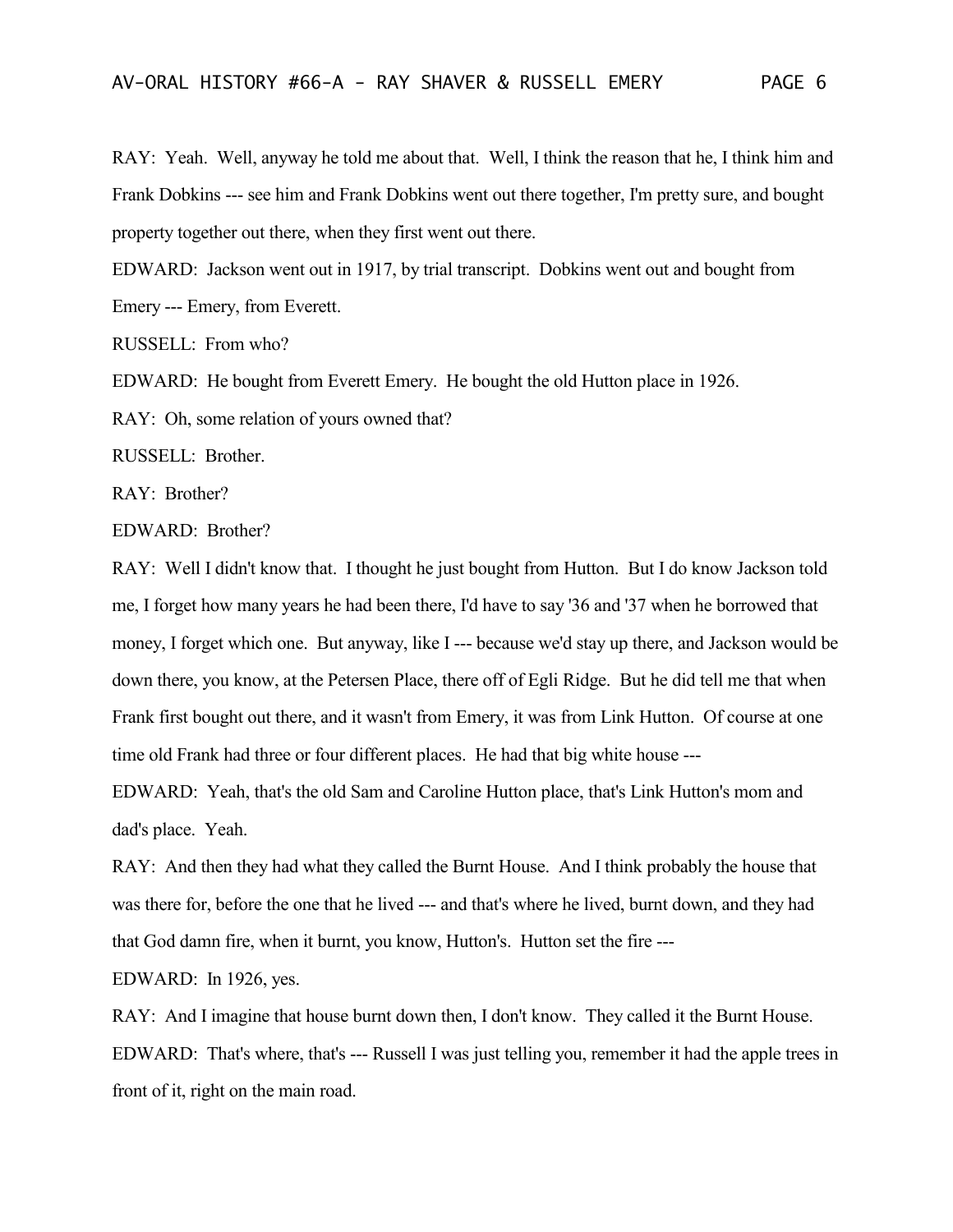RAY: Yeah.

-

EDWARD: Right next to the main road.

RAY: Yeah, just barely off the road.

EDWARD: That's where I camped two weeks ago, yeah.

RAY: And then old Jackson, on north farther, he had a big white house which Homer Carlon and --

EDWARD: Carlon, and Austa, in 1939.

RAY: And that's where he died, in that house.

EDWARD: That's right. In 19---, February 1938.

RAY: Yeah. Is that when he died?

EDWARD: Yeah.

RAY: Well that's --- well I know it was along in the fall.

RUSSELL: Where is your can at? Bring your can with you?

EDWARD: I want to see ---

... (Pause in tape)

EDWARD: Yeah, Austa, you see Austa and --- I interviewed Austa.

RAY: Did you?

EDWARD: She is my head honcho over there in Burns. You know she gets a kick out of that.

RAY: I haven't seen her for ---

EDWARD: Oh, she's full of ... and vinegar.

RAY: Yeah, she must be up the creek.

EDWARD: She's 86, I think. She and Homer stayed at the Burnt House in 1935. In 1934 they stayed in the big white house on the hill, that's burned down too.

RAY: Yeah, it's gone.

EDWARD: It's gone too. I'm going down to Klamath Falls Sunday to get a picture of that from Emma West, Mrs. Jack West. She's still kicking. So anyway, in '35 Frank Dobkins brought in an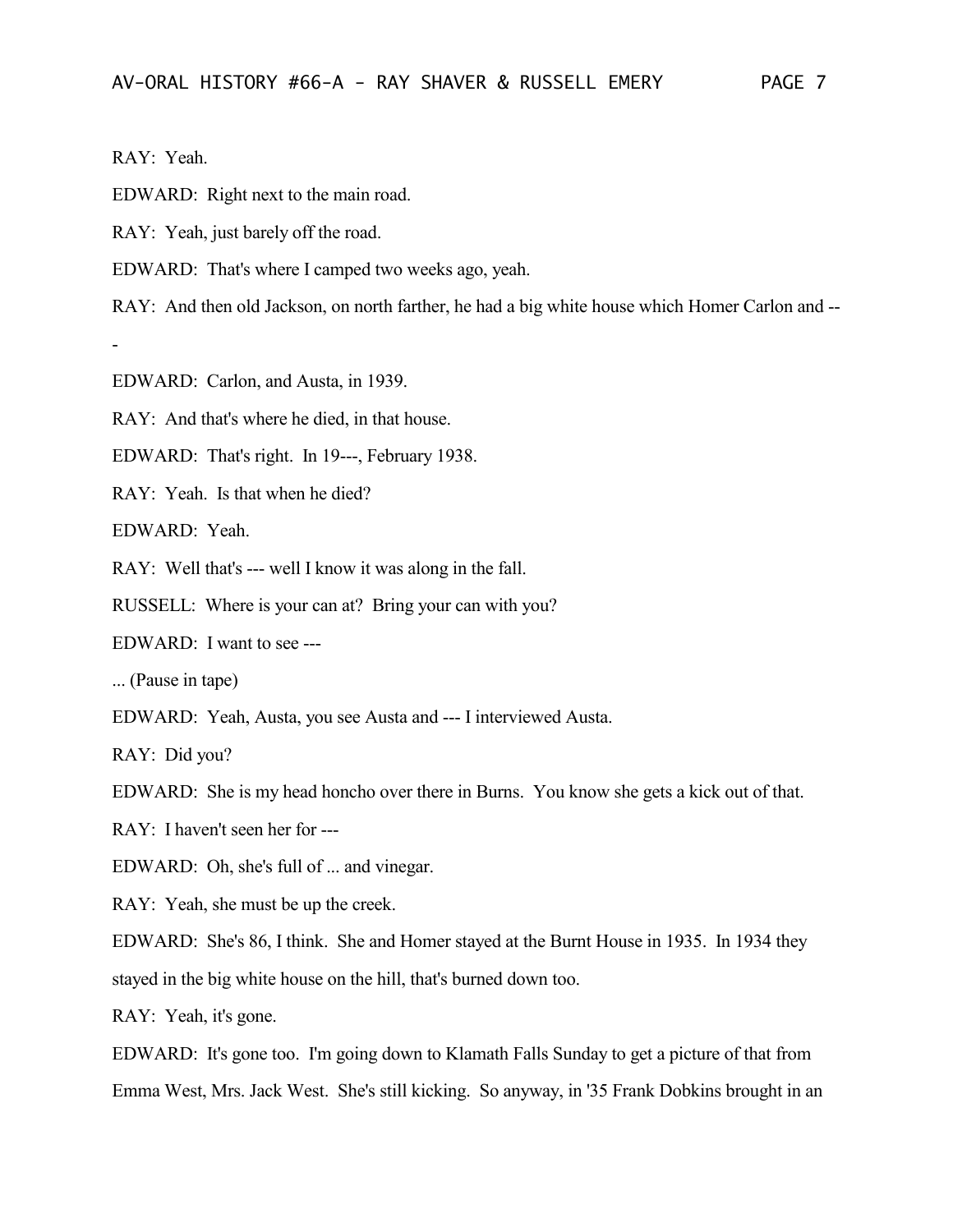old homestead across the valley, and that's what they lived in.

WOMAN: Excuse me, excuse me. Ray, will you have coffee for lunch?

RAY: Yeah, that will be fine.

WOMAN: And what will you have?

EDWARD: No ---

WOMAN: I don't have that.

EDWARD: Water.

WOMAN: Okay. Well that's what I ---

RAY: Well don't make coffee just for me, because I can drink water.

WOMAN: Well, I have it made; I have it made.

RAY: Well, I'll have coffee then.

EDWARD: So what --- Jackson, what did Boyce say about Jackson, R. B.? Now you're saying he ---

RAY: He says --- I was in that house after Jackson was dead, because he had a couple old dogs, or one old dog I remember. I had to shoot the dog, and Frank and them guys that was left there didn't want it around, so I took the old dog out and shot him. But anyway, Sam told me that there was a hole shot through the window, but I don't remember that. And like I say, I was in that house afterwards, right afterwards.

EDWARD: Right afterwards.

RAY: Yeah, because I talked to that guy that, that Henry ---

EDWARD: Henry Welcher.

RAY: --- Welcher. In fact I think I stayed all night down there with him one night. And he was feeding those cattle. And I know it was, there was snow on the ground.

EDWARD: Oh boy, that was right after, probably March or April of '38.

RAY: Yeah, if it wasn't in November or December.

EDWARD: Because he shot himself, you see in ---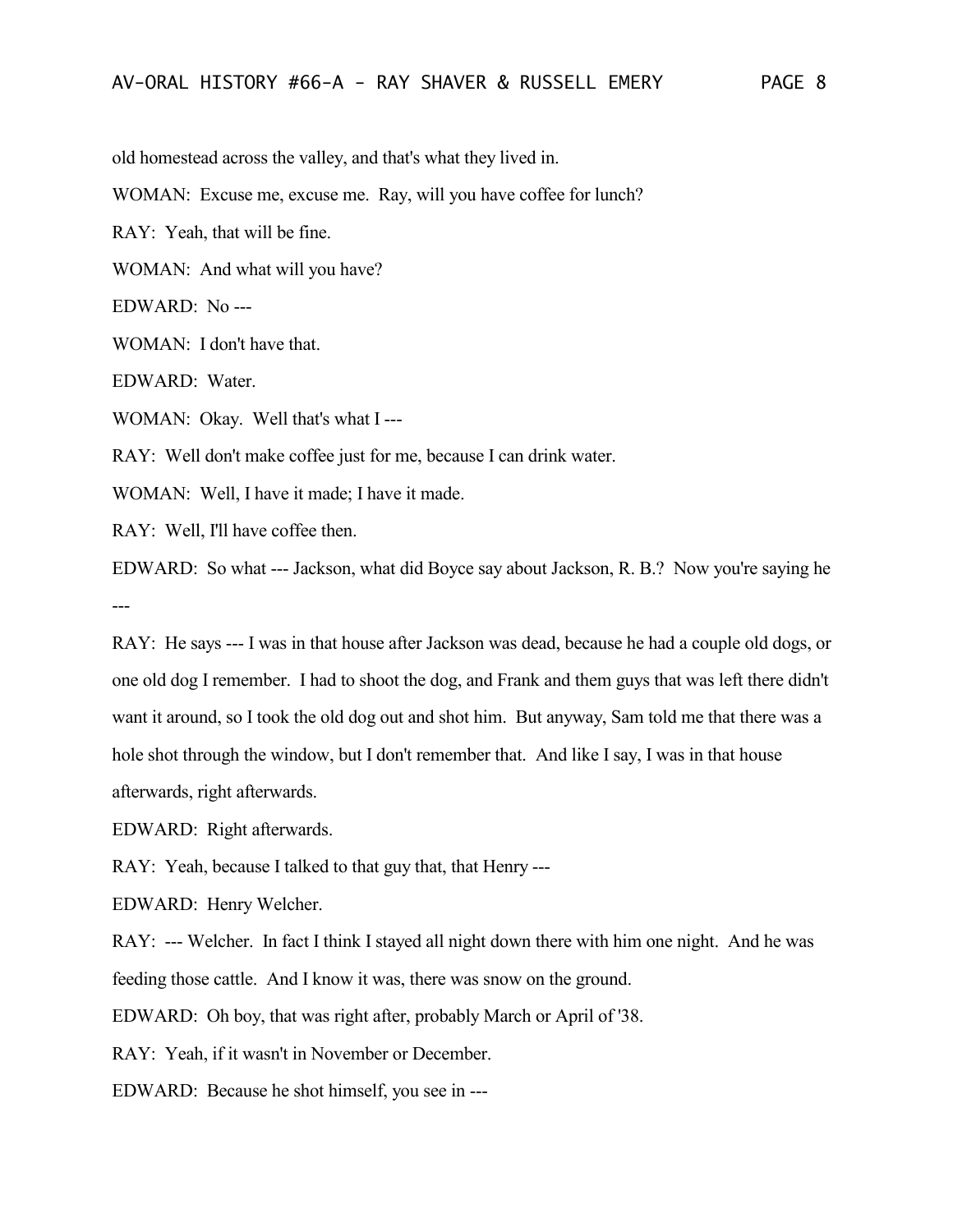RAY: October ---

EDWARD: February.

RAY: February.

EDWARD: Of '38.

RAY: Well it would have been March and April, because there was snow on the ground.

EDWARD: You talked to this Henry Welcher guy, what kind of guy was he?

RAY: Oh, well see that's --- how many years is that, 37 or 38? He --- really I didn't know him too good, because he wasn't there too damn long. See he --- I don't remember, I think he come there a haying.

EDWARD: He worked for Jackson for about a year and a half.

RAY: Well, I didn't remember him being there that long. Of course I wasn't up around ... I wasn't up on the mountain there too damn long. (I'll pick them up.)

EDWARD: Oh, wow --- (drops papers).

RAY: I can't remember, like I say, it's been so damn long.

EDWARD: Oh, yeah.

RAY: But I didn't know him real well. But ---

Edward: This Henry Welcher?

RAY: Yeah.

EDWARD: He left soon after.

RAY: Yeah.

EDWARD: Did you ever meet Buck Burk?

RAY: Just met him, and that was all. I seen him several times, you know, but the only time I ever seen him --- and I don't know whether I even said hello to him. Frank Dobkins and I was in Burns, I think we went to a rodeo, and he was in the Palace Cafe.

EDWARD: It's still there.

RAY: Huh?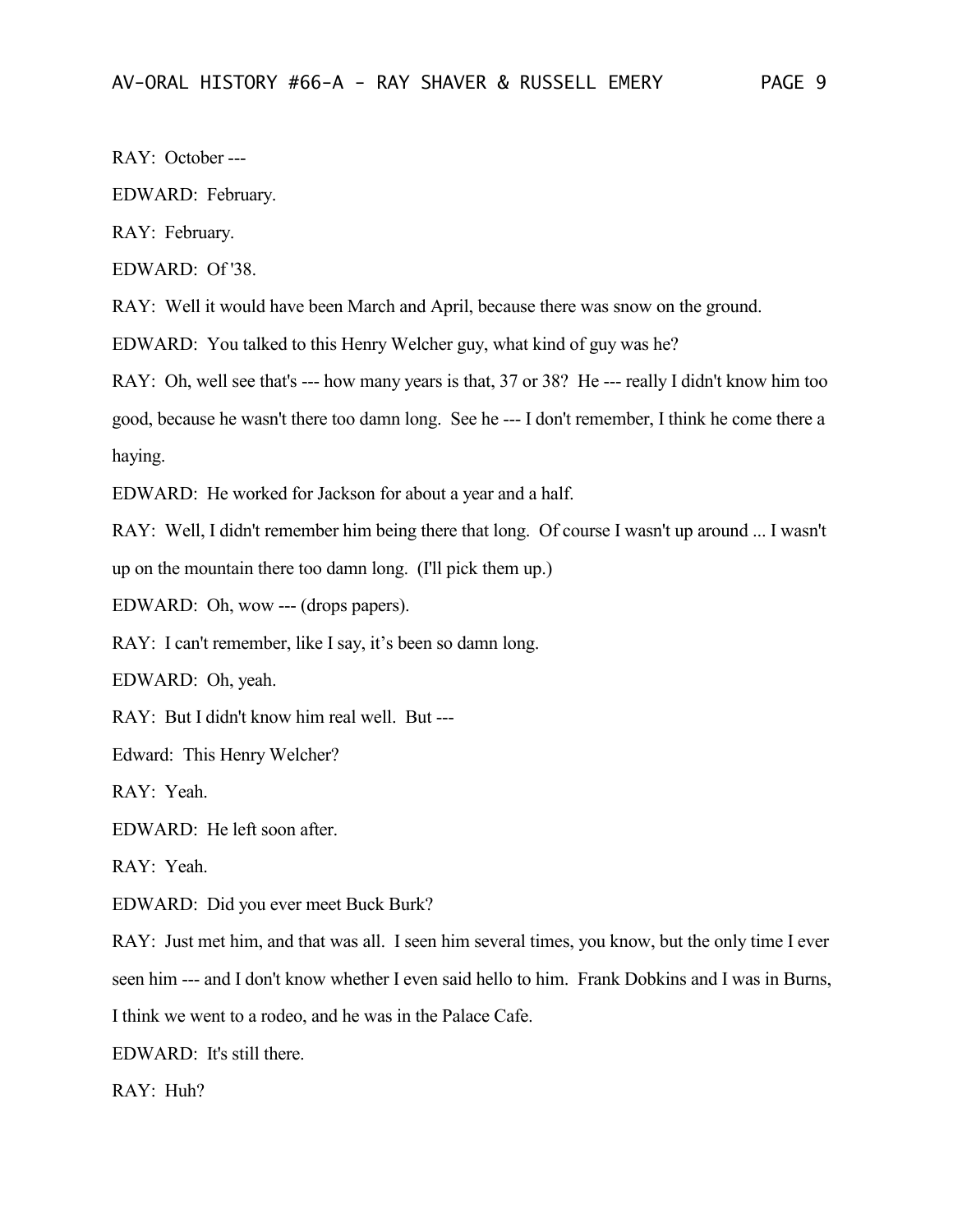EDWARD: It's still there.

RAY: That old Palace Cafe is still there?

EDWARD: Yeah.

RAY: Well, we seen him in there. And then I seen him several times a horseback up on the

mountain. But I didn't --- they was two factions out there, Jackson and Dobkins ---

EDWARD: Versus ---

RAY: --- versus the Hutton's and --- and they didn't, Hutton's and old heavy Arnold, old T-Bo, and Punk Robertson, they kind of one side, and Carlon's and Jackson's, and Harold, Ray, and ---

EDWARD: Dobkins.

RAY: --- Frank was kind of the other side. And Sam he ---

RUSSELL: In between.

RAY: --- yeah, he was kind of in between. Him and Punk Robertson was kind of partners.

EDWARD: What --- I've been at the gate that Dobkins was killed, and I've got the transcripts for most of that stuff. What --- who brought in, or who brought in Buck Burk?

RAY: Punk Robertson.

EDWARD: From the penitentiary?

RAY: From the penitentiary. That's where they got acquainted; old Punk was in there for stealing horses.

EDWARD: Right. He stole ---

RAY: And he was in for shooting a cop in Klamath Falls, I think.

EDWARD: He shot a deputy sheriff, and blew his arm off in 1925, and he was in the state pen for 10 years, got out in '35. Came to Wagontire to buy the Luther Addington's place. Gave Buck -- this is Buck Burk.

RAY: Well, Addington's was right there, down by the store.

EDWARD: Right.

RAY: Yeah.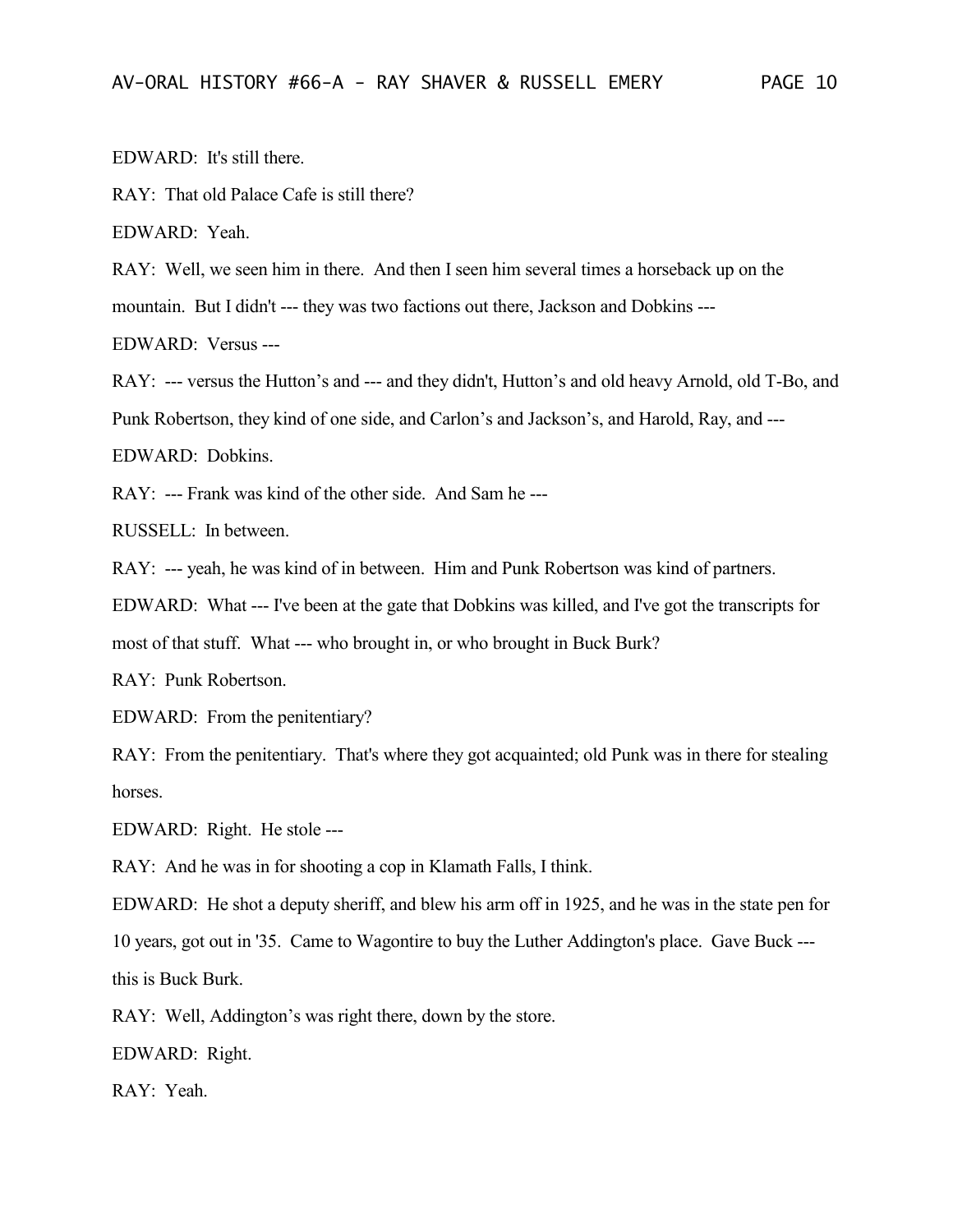EDWARD: And Buck Burk gave Luther Addington \$300.00 in 1937 to buy that Addington field, 600 and some acres. But him and Arnold and Robertson were all kind of buddies.

RAY: Yeah.

EDWARD: And he left Arnold's house and met up with Dobkins and Homer Carlon, and of course then he shot Frank Dobkins and killed him. Do you know if Punk Robertson is still around?

RAY: Oh, Punk must be dead. Because he was older than, quite a bit older than Sammy Boyce, and Sammy is about the same age as Russ.

EDWARD: Oh, okay.

RAY: So old Punk, I imagine, God I seen Punk in 1950, and he was an old man then, down at the auction yard in Redmond.

EDWARD: Oh. Did he have any children?

RAY: I don't think he had ever been married.

RUSSELL: Don't think he had ever been married.

EDWARD: Never married, huh?

RAY: He had a brother.

EDWARD: Bill.

RUSSELL: Bill.

RAY: Wasn't one of the boys was named Roy too, wasn't it?

RUSSELL: Bill is the only one I ---

EDWARD: Bill, I know there is a Bill Robertson.

RAY: Well maybe, well maybe it was Bill. I was thinking there was, one of the brothers was ---

RUSSELL: He was ...

RAY: --- had a brother named Roy, but I could be mistaken.

EDWARD: Did you ever meet Link Hutton, Ray?

RAY: I seen him hundreds of times.

EDWARD: Just seen him.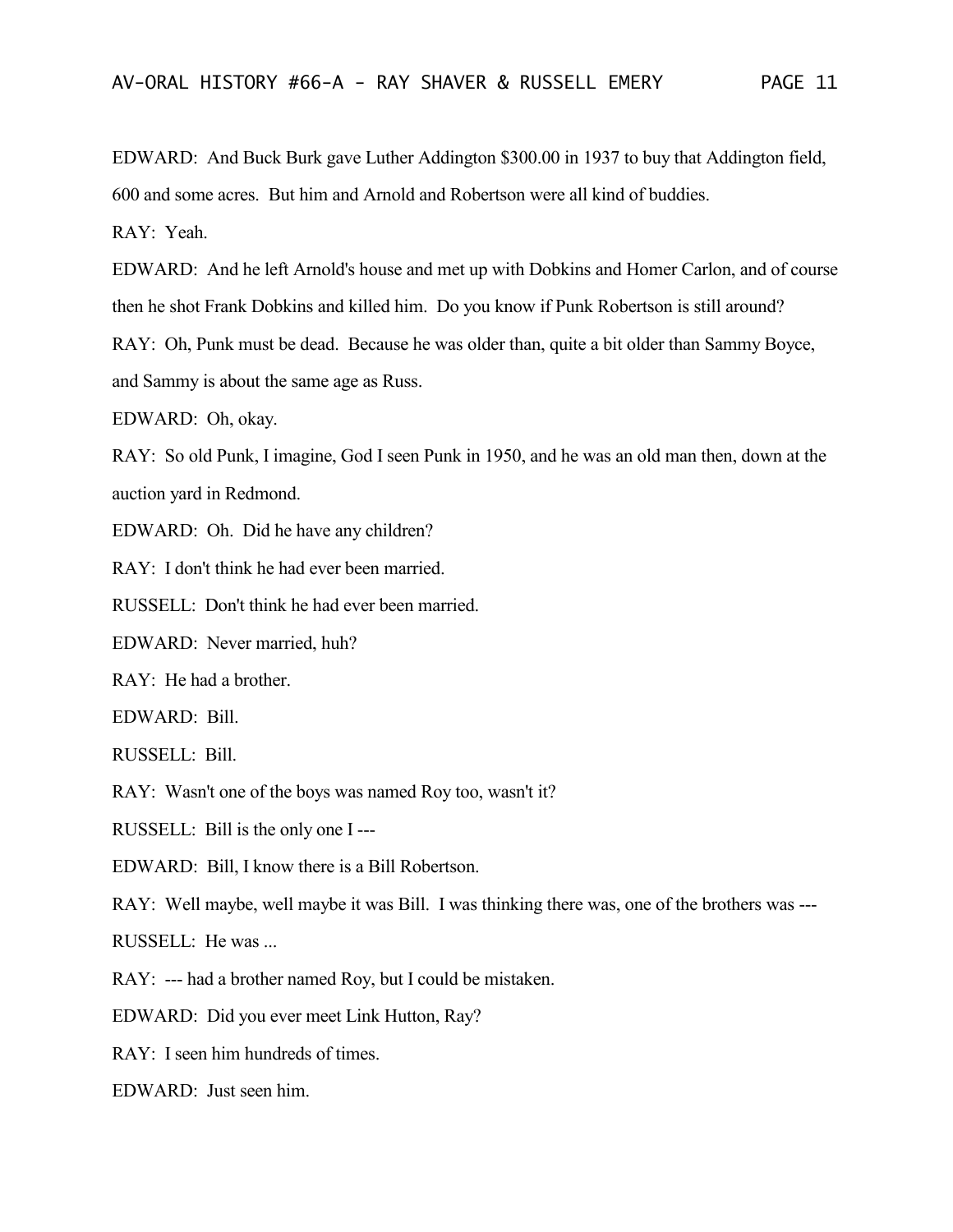RAY: But I never did talk to the man. To tell you the truth; I was half-ass scared of him.

EDWARD: A lot of people were. What kind of imagine did he put towards people? Was he a tough little son-of-a-bitch?

RAY: Well, now old Dobkins --- or not Dobkins, but Ray Jackson, I think the same day that he come down there and stayed all night with me, when he was wanting to borrow the money from Sam, told me he met Link coming down that road off the mountain. It would be a running, let's see, 395 runs more or less north and south, and that road, that lane, was just kind of a lane ---

EDWARD: Yeah, and that lane is ---

RAY: And he said he met old Link, and old Link got out of the car and said, "Jackson get off your horse, I'm going to kill you." And he said, said to him, "Well if you're going to kill me, you can shoot me off the horse." He said about that time he seen the dust a coming, another car a coming, it was just a little ... Instead, old Link just jumped in the goddamn car and took off. He always drove a pretty damn new Ford car, I remember that.

EDWARD: He always had new cars, it seemed.

RAY: Uh huh.

EDWARD: So, he told Ray Jackson that he was going to kill him?

RAY: Yeah, he said, "Get off your horse, I'm going to kill you." And Jackson says, "Well, if you're going to kill me," he said, "you can shoot me off of the horse."

EDWARD: He said later on in his life --- Link Hutton died in 1950, a heart attack in Burns.

RAY: Yeah.

EDWARD: His grandkids, step-grandkids told me that he said sons-of-bitches will never fool with me, I'll shoot them.

RAY: His step-grandkids?

EDWARD: He said ---

RAY: Oh, them?

EDWARD: Yeah. Anybody, never going to fool with him, he'd shoot them.